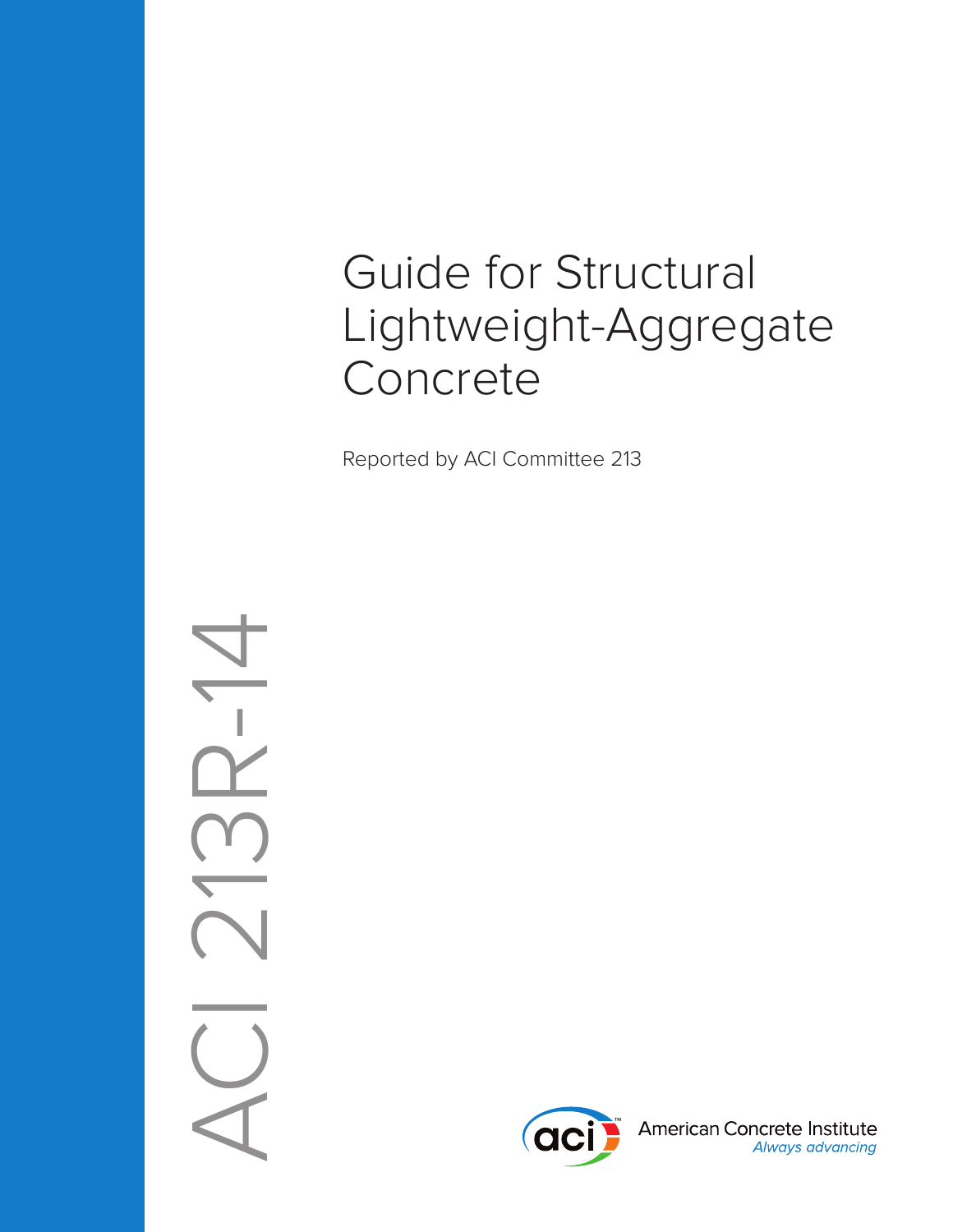

### **Guide for Structural Lightweight-Aggregate Concrete**

Copyright by the American Concrete Institute, Farmington Hills, MI. All rights reserved. This material may not be reproduced or copied, in whole or part, in any printed, mechanical, electronic, film, or other distribution and storage media, without the written consent of ACI.

The technical committees responsible for ACI committee reports and standards strive to avoid ambiguities, omissions, and errors in these documents. In spite of these efforts, the users of ACI documents occasionally find information or requirements that may be subject to more than one interpretation or may be incomplete or incorrect. Users who have suggestions for the improvement of ACI documents are requested to contact ACI via the errata website at http://concrete.org/Publications/ DocumentErrata.aspx. Proper use of this document includes periodically checking for errata for the most up-to-date revisions.

ACI committee documents are intended for the use of individuals who are competent to evaluate the significance and limitations of its content and recommendations and who will accept responsibility for the application of the material it contains. Individuals who use this publication in any way assume all risk and accept total responsibility for the application and use of this information.

All information in this publication is provided "as is" without warranty of any kind, either express or implied, including but not limited to, the implied warranties of merchantability, fitness for a particular purpose or non-infringement.

ACI and its members disclaim liability for damages of any kind, including any special, indirect, incidental, or consequential damages, including without limitation, lost revenues or lost profits, which may result from the use of this publication.

It is the responsibility of the user of this document to establish health and safety practices appropriate to the specific circumstances involved with its use. ACI does not make any representations with regard to health and safety issues and the use of this document. The user must determine the applicability of all regulatory limitations before applying the document and must comply with all applicable laws and regulations, including but not limited to, United States Occupational Safety and Health Administration (OSHA) health and safety standards.

Participation by governmental representatives in the work of the American Concrete Institute and in the development of Institute standards does not constitute governmental endorsement of ACI or the standards that it develops.

Order information: ACI documents are available in print, by download, on CD-ROM, through electronic subscription, or reprint and may be obtained by contacting ACI.

Most ACI standards and committee reports are gathered together in the annually revised ACI Manual of Concrete Practice (MCP).

**American Concrete Institute 38800 Country Club Drive Farmington Hills, MI 48331 Phone: +1.248.848.3700 Fax: +1.248.848.3701**

**www.concrete.org**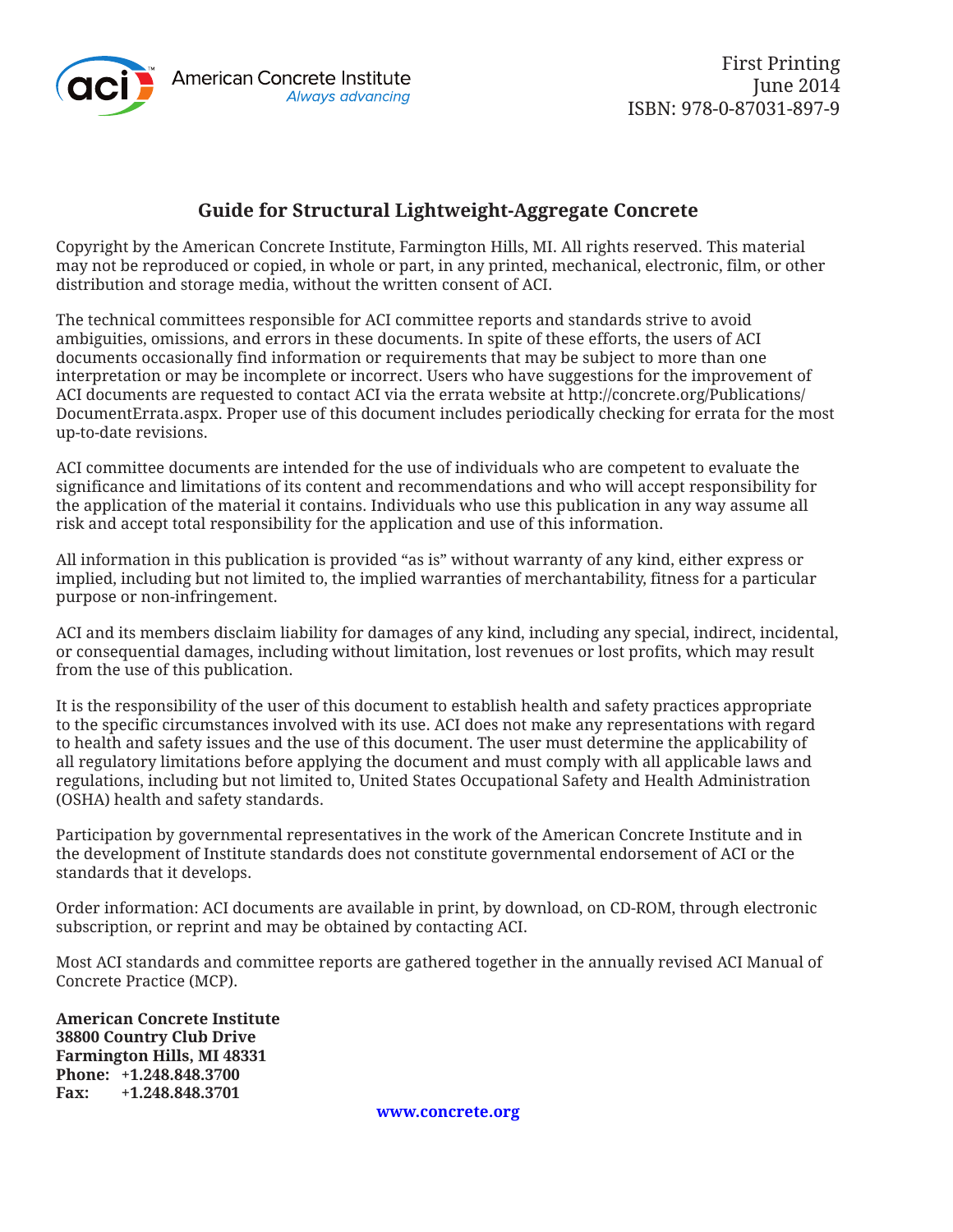## **Guide for Structural Lightweight-Aggregate Concrete**

Reported by ACI Committee 213

#### Jiri G. Grygar\*

David J. Akers Theodore W. Bremner Michael A. Caldarone David A. Crocker Per Fidjestol Dean M. Golden Ralph D. Gruber Thomas A. Holm\*

Bruce W. Jones Edward S. Kluckowski Mervyn J. Kowalsky Ronald L. Kozikowski Michael L. Leming Keith A. McCabe Fred Meyer\* Avi A. Mor

, Chair Mauricio Lopez<sup>\*</sup>, Secretary

Min-Hong Zhang

*Consulting Members* Tor Arne Hammer

W. Calvin McCall William X. Sypher† Alexander M. Vaysburd

\* Members of the Task group who prepared the update of this guide.

† Deceased.

Special thanks to the following associate members for their contribution to the revision of this document: Reid W. Castrodale, and W. Jason Weiss. The committee would also like to thank the late William X. Sypher for his contribution to revision of the guide.

#### **SYNOPSIS**

*The guide summarizes the present state of technology, presents and interprets the data on lightweight-aggregate concrete from many laboratory studies and the accumulated experience resulting from its successful use, and reviews performance of structural lightweight aggregate concrete in service.*

*This guide includes a definition of lightweight-aggregate concrete for structural purposes and discusses, in a condensed fashion, the production methods for and inherent properties of structural lightweight aggregates. Current practices for proportioning, mixing, transporting, and placing; properties of hardened concrete; and the design of structural concrete with reference to ACI 318 are all discussed.*

**Keywords:** abrasion resistance; aggregate; bond; contact zone; durability; fire resistance; internal curing; lightweight aggregate; lightweight concrete; mixture proportion; shear; shrinkage; specified density concrete; strength; thermal conductivity.

ACI Committee Reports, Guides, and Commentaries are intended for guidance in planning, designing, executing, and inspecting construction. This document is intended for the use of individuals who are competent to evaluate the significance and limitations of its content and recommendations and who will accept responsibility for the application of the material it contains. The American Concrete Institute disclaims any and all responsibility for the stated principles. The Institute shall not be liable for any loss or damage arising therefrom.

Reference to this document shall not be made in contract documents. If items found in this document are desired by the Architect/Engineer to be a part of the contract documents, they shall be restated in mandatory language for incorporation by the Architect/Engineer.

#### **CONTENTS**

#### **CHAPTER 1—INTRODUCTION AND SCOPE, p. 2**

1.1—Introduction, p. 2 1.2—Scope, p. 2

Dipak T. Parekh Bruce W. Ramme John. P. Ries\* G. Michael Robinson<sup>\*</sup> Jeffrey F. Speck Jody R. Wall William H. Wolfe Shelley Wright

#### **CHAPTER 2—NOTATION AND DEFINITIONS, p. 3**

- 2.1––Notation, p. 3
- 2.2––Definitions, p. 4

#### **CHAPTER 3––STRUCTURAL LIGHTWEIGHT AGGREGATES, p. 4**

- 3.1—Internal structure of lightweight aggregates, p. 4
- 3.2—Production of lightweight aggregates, p. 4
- 3.3—Aggregate properties, p. 5

#### **CHAPTER 4—SPECIFYING, PROPORTIONING, MIXING, AND HANDLING, p. 7**

- 4.1—Scope, p. 7
- 4.2—Specifying lightweight concrete, p. 7
- 4.3—Materials, p. 7
- 4.4—Mixture proportioning criteria, p. 8
- 4.5—Proportioning and adjusting mixtures, p. 9
- 4.6—Aggregate preparation for mixing, p. 10
- 4.7—Placing and finishing, p. 10
- 4.8—Curing, p. 11
- 4.9—Laboratory and field control, p. 11

ACI 213R-14 supersedes ACI 213R-03 and was adopted and published in June 2014..

Copyright © 2014, American Concrete Institute.

All rights reserved including rights of reproduction and use in any form or by any means, including the making of copies by any photo process, or by electronic or mechanical device, printed, written, or oral, or recording for sound or visual reproduction or for use in any knowledge or retrieval system or device, unless permission in writing is obtained from the copyright proprietors.